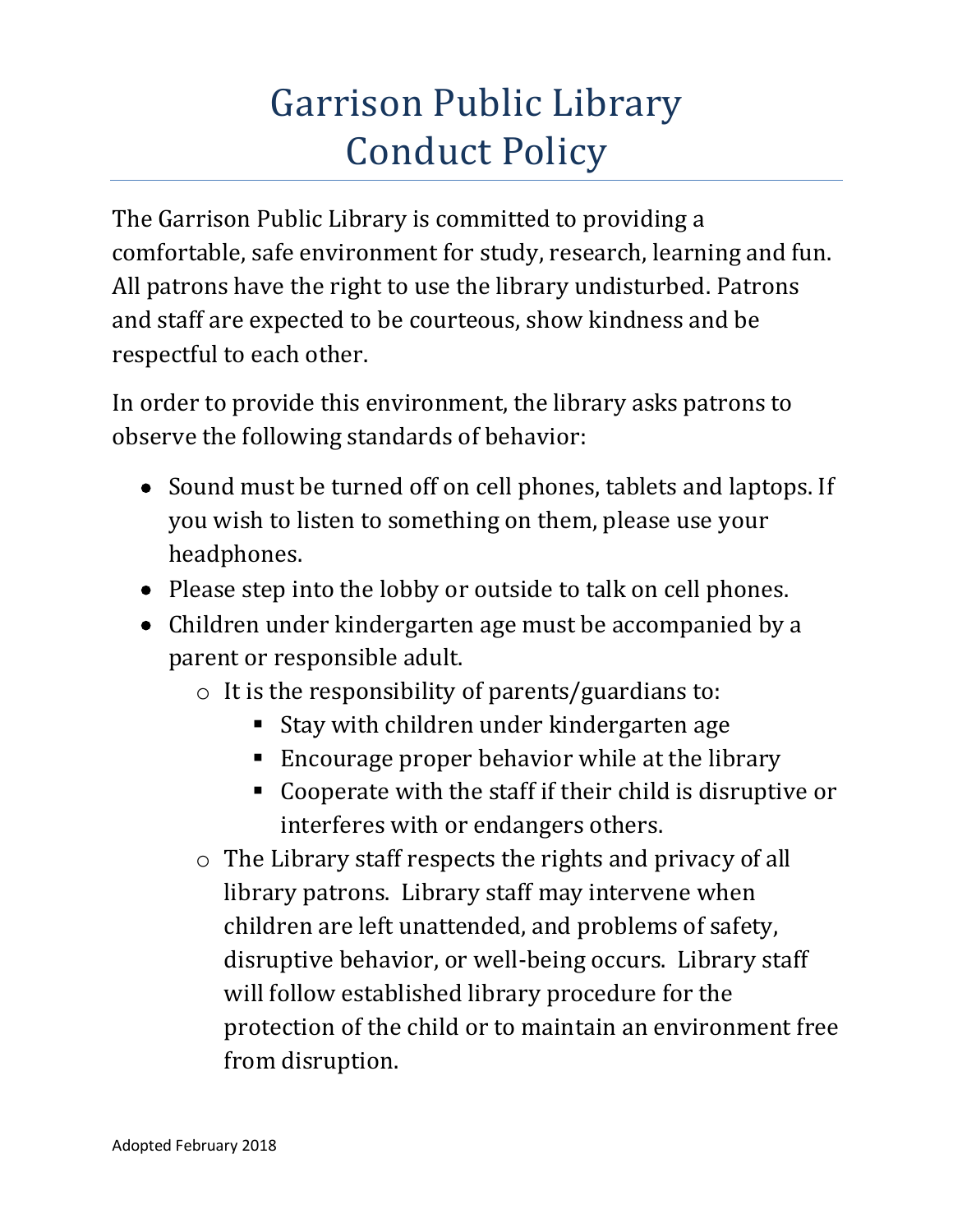- Food or drinks are not allowed except at the discretion of the Library Director or staff. If allowed, patrons are expected to clean up after themselves. Food is allowed in the Activity Room.
- Use of alcohol, tobacco, electronic cigarettes, or controlled substances is not permitted in the library or on its property.
- Running, rough housing, excessive screaming or loud talking is not permitted in the library.
- Belligerent, abusive or profane language will not be tolerated.
- Animals, other than service animals, are not allowed in the Library, unless authorized by the Director.
- Skates or skateboards will not be used in the library.
- Bikes should be parked in the bike rack and not blocking the walkway or entrance of the library.
- Stalking, harassing or intimidation of patrons or library staff anywhere on library property is prohibited and may be punishable by law.
- Vandalism or deliberate destruction of library materials, furniture, computers or other property is not allowed and may be punishable by law.
- Theft of library materials/property or the personal property of other patrons and staff is not only prohibited, it is unlawful.
- Indecent exposure, as defined by the Code of Iowa, is unlawful.
- Sexual harassment, defined as unwelcome sexual advances, requests for sexual favors and other verbal or physical conduct of a sexual nature, will not be tolerated.
- Violation of any municipal, state or federal law or code is prohibited.